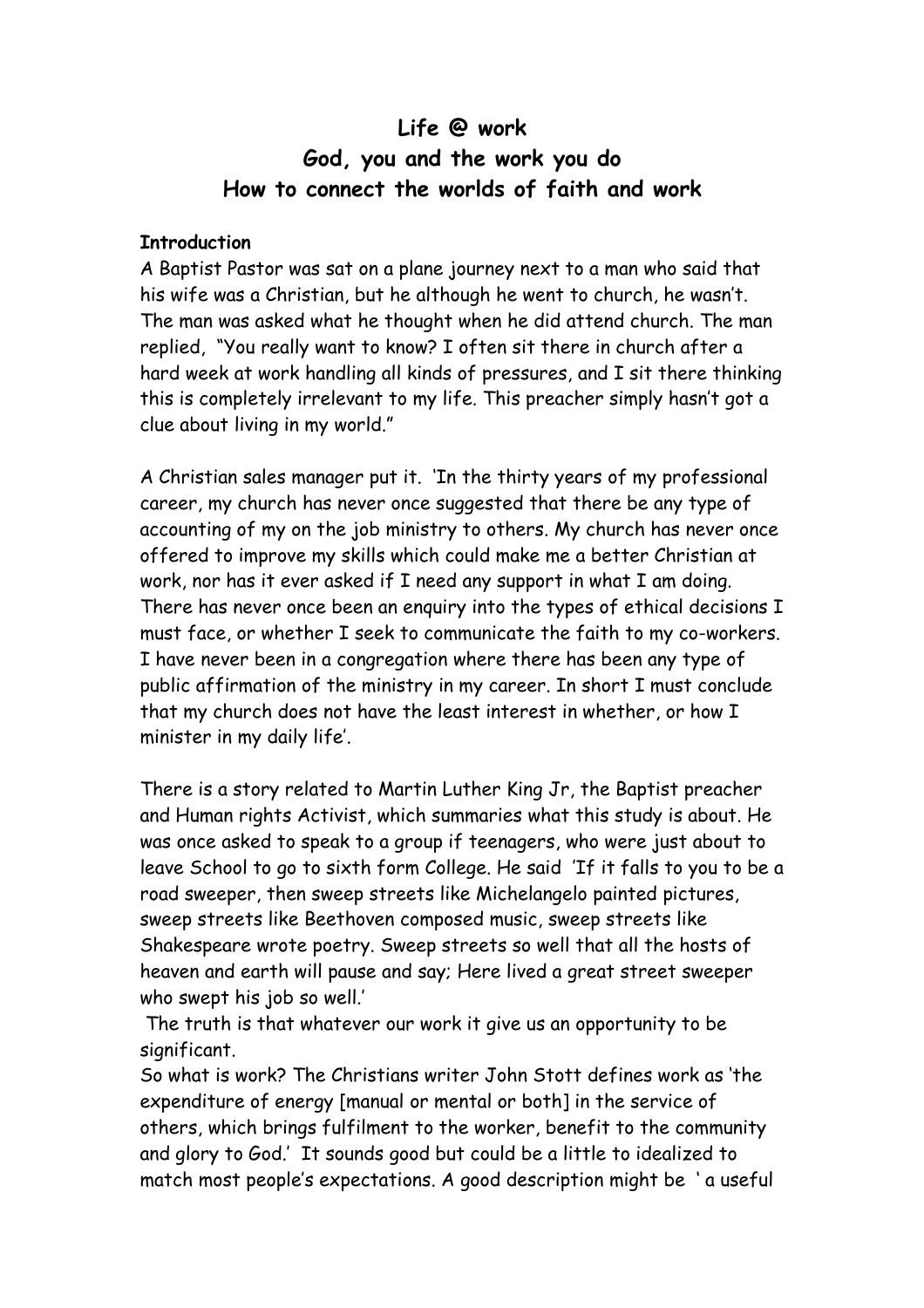activity undertaken with a sense of obligation.' This contrasts with the sense of freedom we associate with leisure. We may have an element of choice about the activity we undertake, but once we have made the choice we feel obliged to those we are serving to continue that activity as long as the contract or agreement is understood to be operating. This I think holds good for those in paid employment as well as the student and the housewife/ husband.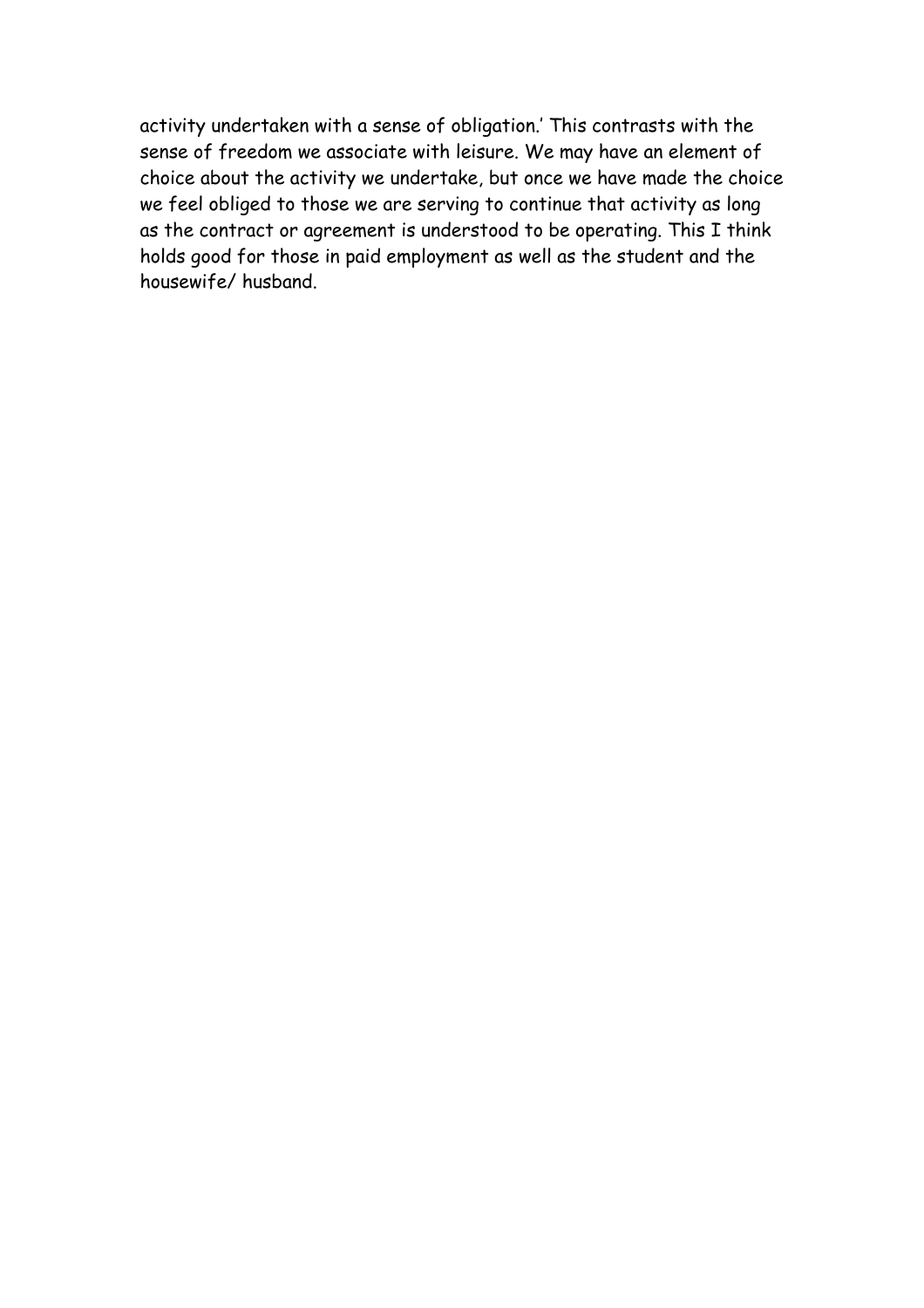## **Study 1 Curse or blessing - working life**

## **Introduction**

A Farmer decided it would be nice to invite the local Vicar to have a look around his newly developed farm with state of the art milking parlour. On a walk around the farm the Vicar happened to mention about the panoramic views, the beautifully well kept hedges, the geometric patches of varying shades of green. The Vicar spoke up 'O Look, God is so wonderful, how beautiful are the works of his hands.' The farmer looked at the Vicar quizzically and replied. 'I'm sure you are right, but you should have seen this place when God had it all to himself, before I got my hands on it.'

The overall picture, as I read it in the story of creation, is that God completes his creative work, and then stands back form it to let us be his partners.

# **Wide view**

- 1. Of all the work you've ever done [careers, jobs, chores] when has work for you been more of a blessing, more of a hi-ho,hi-ho, it's off to work I go than a curse?
- 2. Of all the work you've done [career, job, chores] when has work for you been more of a curse I owe, I owe, it's off to work I go, than a blessing?
- 3. What seems to make the difference in how you viewed the work in each instance?

## **Biblical view**

Read Genesis Ch 1 v 26-31

- 4. What does the creation story say about the kind of God that we are like, v 26-27?
- 5. According to theses verse, v 26-31, why do we work?
- 6. On those occasions when work feels like something we must do, what change in perspective on work does this creation account offer us?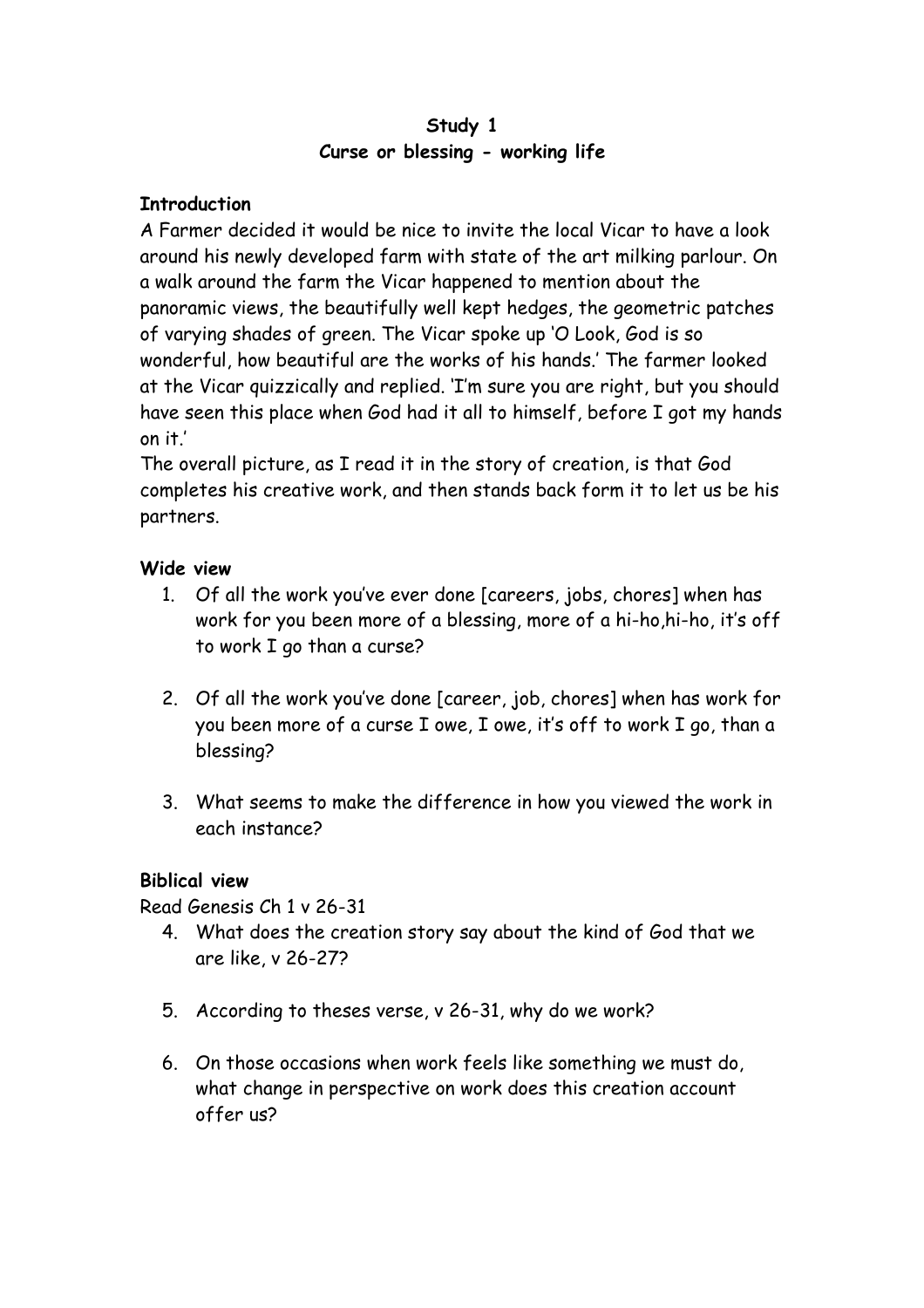- 7. What is the relationship each of us has towards God and his creation, as taught in Gen Ch 1 v 26-31? [Think about the Vicar and the farmer in the introduction]
- 8. Give an example, from a work setting of what it might mean to
	- a. be fruitful and increase in number?
	- b. fill the earth and subdue it
	- c. rule over the animal kingdom

### **Our view**

- 9. Our work is usually so familiar and routine to us that we don't stand back, as an artist does from the painting, or as God did on the seventh day, and contemplate a finished product. How is the work you do somehow fulfilling your call to be like God, to be fruitful, to increase, to fill, to subdue and to rule over creation?
- 10. If question 9 is true for you. What would it take to begin seeing the work you do as somehow fulfilling your call to be God's representative in exercising loving authority over creation?
- 11. Many of us just count the days till the next payday, holiday, retirement. Thus we see work as a curse, and not a blessing. What kind of work can you imagine yourself doing for the sheer joy of it, and not for the paycheck or the benefits?
- 12. For the married only

There is more to marriage than personal fulfilment, or filling the void of loneliness. Married couples have a work to do together, for the glory of God, as co-managers of creation. What is that work you do together?

13. For singles only

What is that work that a suitable helper [Gen. 2 v 20] might better help you do?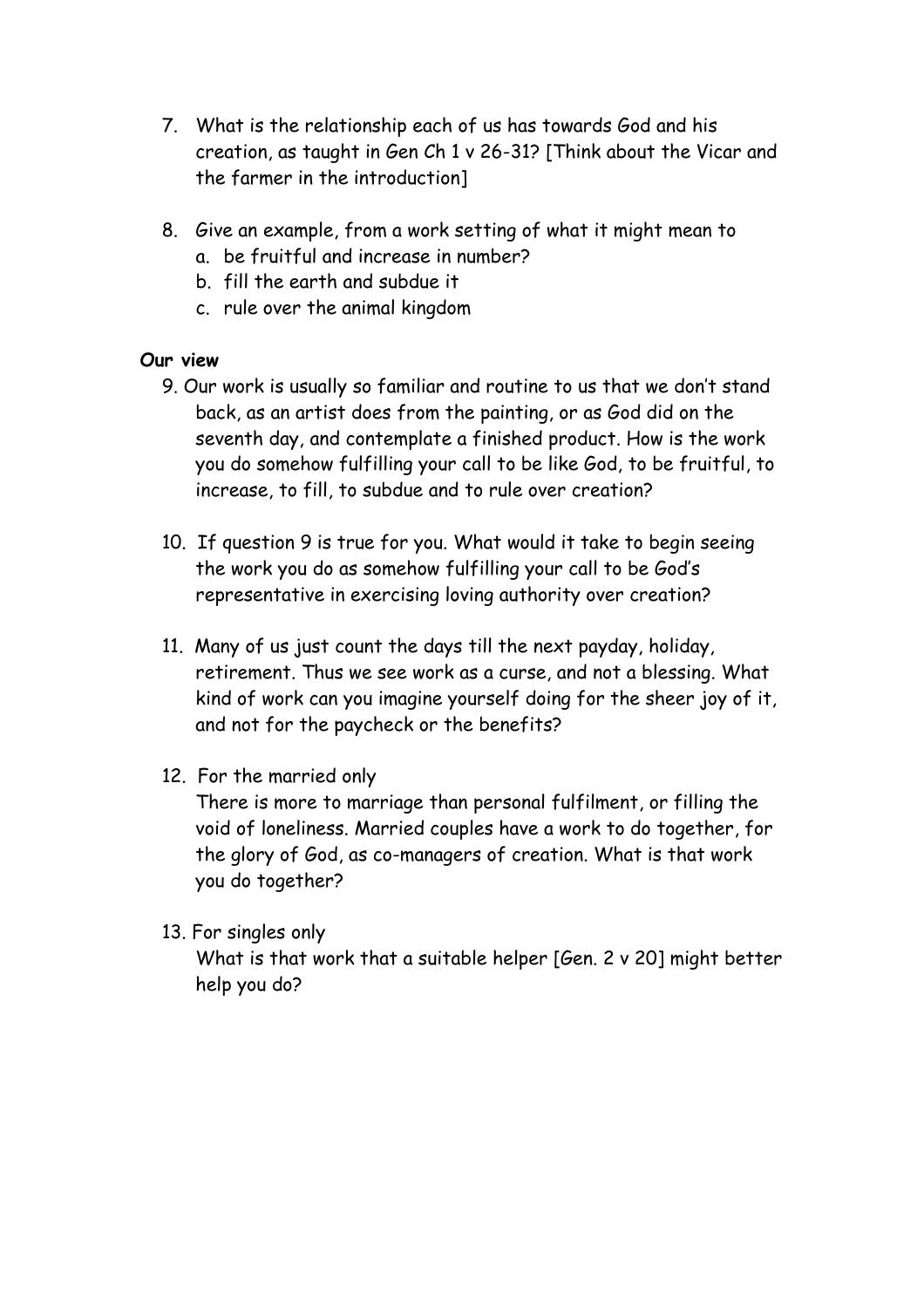# **Study 2 I hate my job**

#### **Introduction**

Writer Studs Terkel a few years ago produced a book called Working. The conclusion he reached was that, ' this book being about work is by it's very nature about violence. To the spirit as well to the body. It is above all, about daily humiliations. To survive the day is triumph for the walking wounded among the great many of us.' From this view, and the fact that most British workers would like to tell their bosses to shove their jobs, something has gone wrong with the idea of work. From the opening pages of the Bible God gave man work as a gift and a blessing, and essential ingredient in what it means to be human. So something has gone wrong. The Bible offers an answer called sin.

### **Wide view**

- 1. As you listen to the people where you work, or your spouse, what would you say is the number 1 complaint about their work?
	- The money
	- The boss
	- Poor working condition
	- Boring thankless tasks
	- The system [rules and regulations]
	- Other
- 2. What one job have you had where you felt like saying.' Take this job and shove it'?
- 3. What really frustrates you in your current work position?

#### **Biblical view**

Read Genesis Ch 3 v 17-24

- 4. These words are God's words after Adam and Eve had eaten from the tree of knowledge of good and evil. What has changed for them?
- 5. What words and phrases reveal the change that has taken place?
- 6. Who seems to be responsible for this change?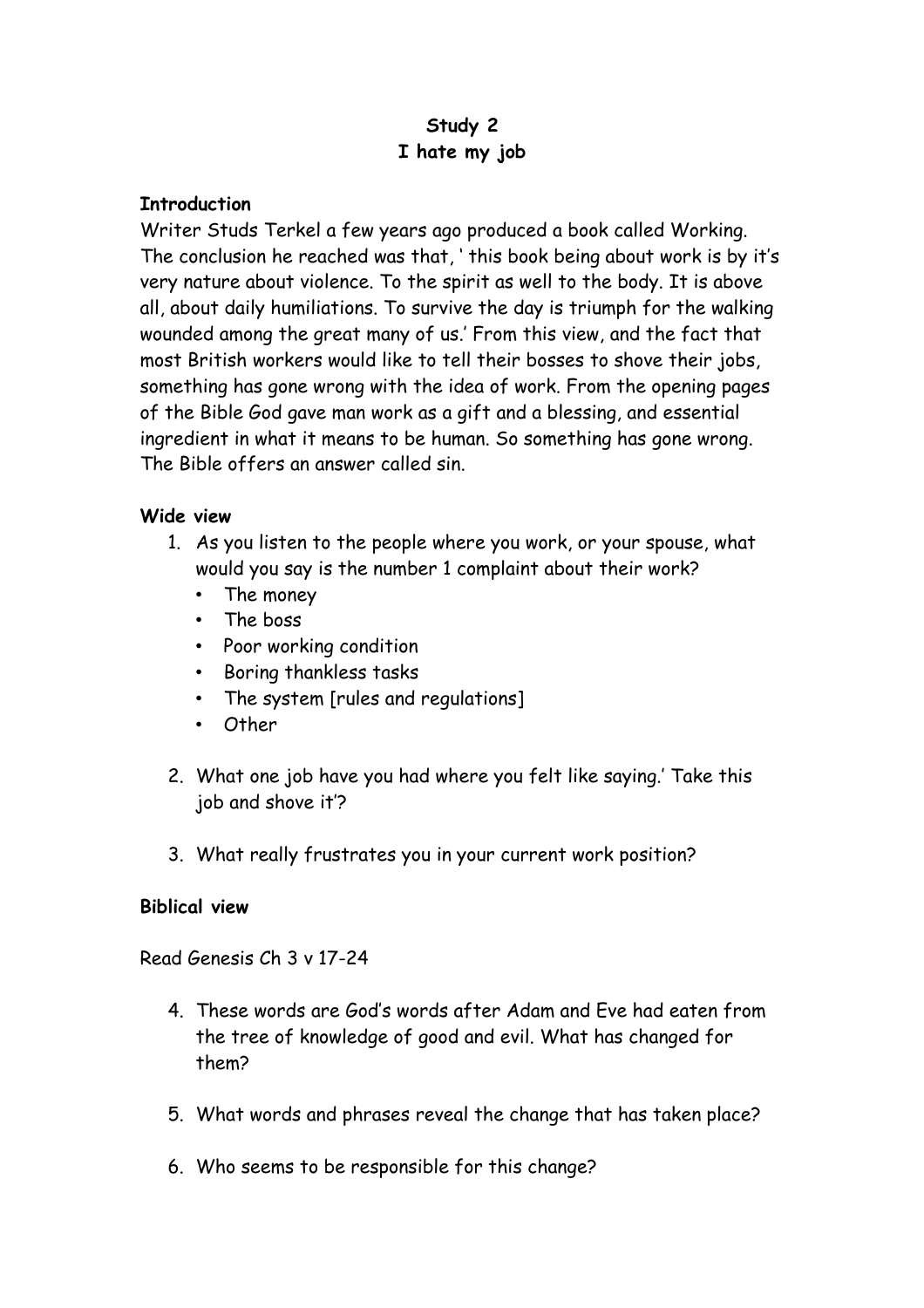- 7. If God knew that mankind could not be fully trusted with the big issues of life and death, good and evil, as embodied in the two extraordinary trees [Gen. 2 v9, 16-17 & Ch 3 v 17], why do you suppose God took such a great risk with humanity?
- 8. What would be some modern equivalent of theses trees that held knowledge of good and evil?
- 9. What evidence in the world do you see which testifies to the deadening [cursed] impact of work?

10.

- a. What efforts do you see that society is doing to reduce the futility, anxiety, struggles and stresses of work?
- b. How successful do you think theses human efforts have been to eliminate the deadening impact of work?
- 11. Judging from what went wrong with work after the fall, and reading between the lines from Genesis Ch 3 v 17-24, what can you imagine was right with work before the fall?

- 12. How can you make your work situation less stressful and more fulfilling?
- 13. In what area[s] do you need God's support?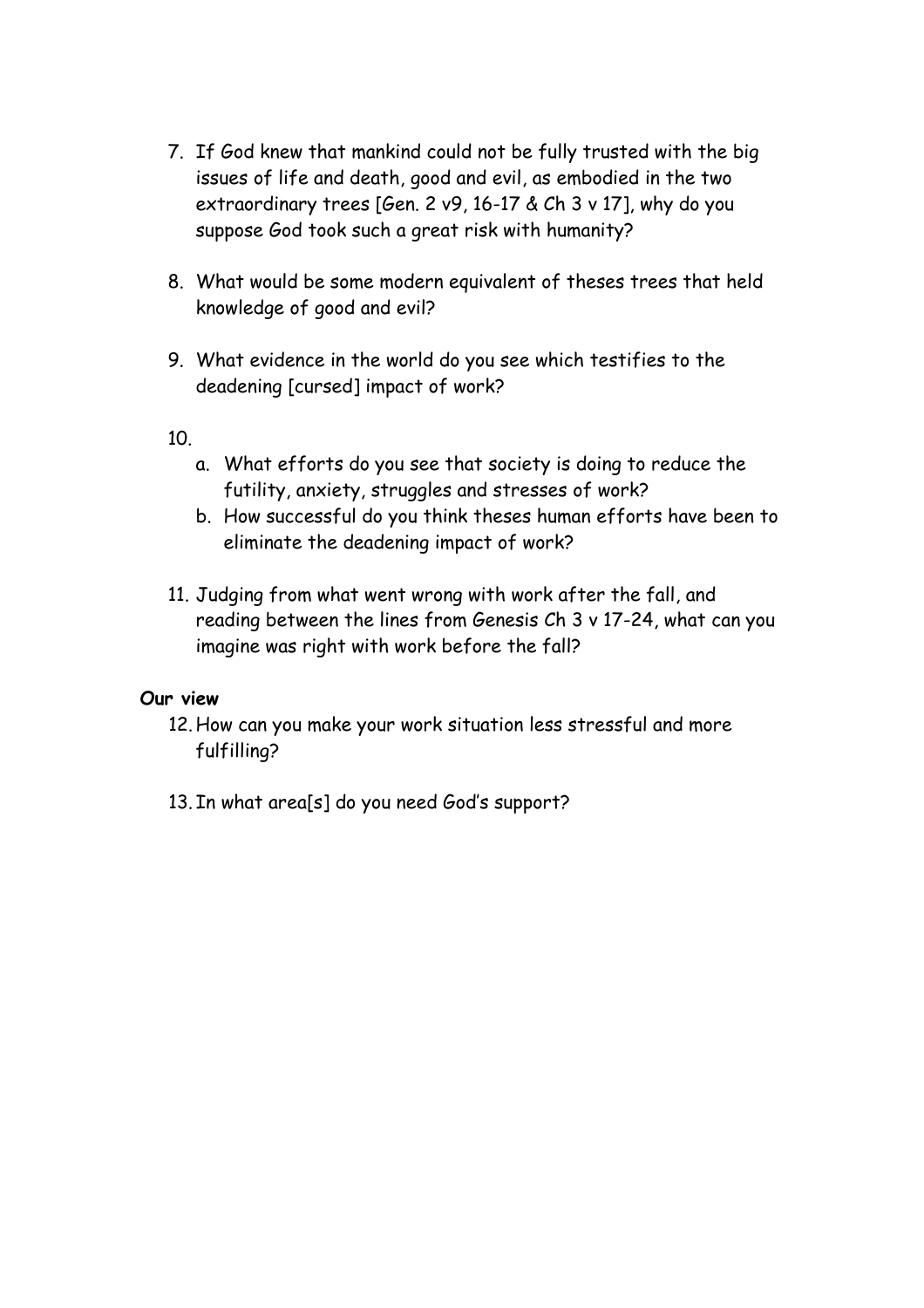## **Study 3 Working for our daily bread**

### **Introduction**

Bill Russell is a retired professional basketball player; he is also a gold medal Olympian. There is great story about him. He was once playing in a basketball game when he suddenly and uncontrollably burst out laughing. His then coach, called for a stop in the play, to find out what had happened to Russell. The coach demanded to know why Russell had burst out laughing, and stopped playing. Russell responded that he had suddenly realised that here he as running around in what seemed like his underwear, in front of thousands of people, trying to throw a ball through a hoop, and being paid thousands of pounds to do it.

The work we do for a living isn't ridiculous, but it can attempt to make a claim on our life by telling us that it is the only thing, which is standing before us and poverty, worthlessness and oblivion. We just need to put our work back into perspective, when it speaks to us like this.

#### **Wide view**

- 1. What is one worry free job that you have held where you felt like saying, 'I can't believe that someone is actually paying me to do this, I love it so much'?
- 2. By contrast think back to the point in your career when you worried the most about making ends meet. When was that?
	- a. early on, when you were free as a bird
	- b. later on when………….
	- c. before children
	- d. whenever you look forward to retirement
- 3. Do you tend to worry more about finances when you are really 'making it', or when you are 'just getting by'? Why is that?

## **Biblical view**

Read Luke Ch 12 v2-34

4. Go through the passage and look closely at its sentence structure. Underline or identify each complete verb once and any repeated verbs twice [e.g. worry v 22,26] Identify the subject and object of the verb [e.g. you and life v 22, life and food v23] Now identify the conjunctions, or hinge words, linking two or more clauses [e.g. since v 26, if v28]. Then answer the following questions.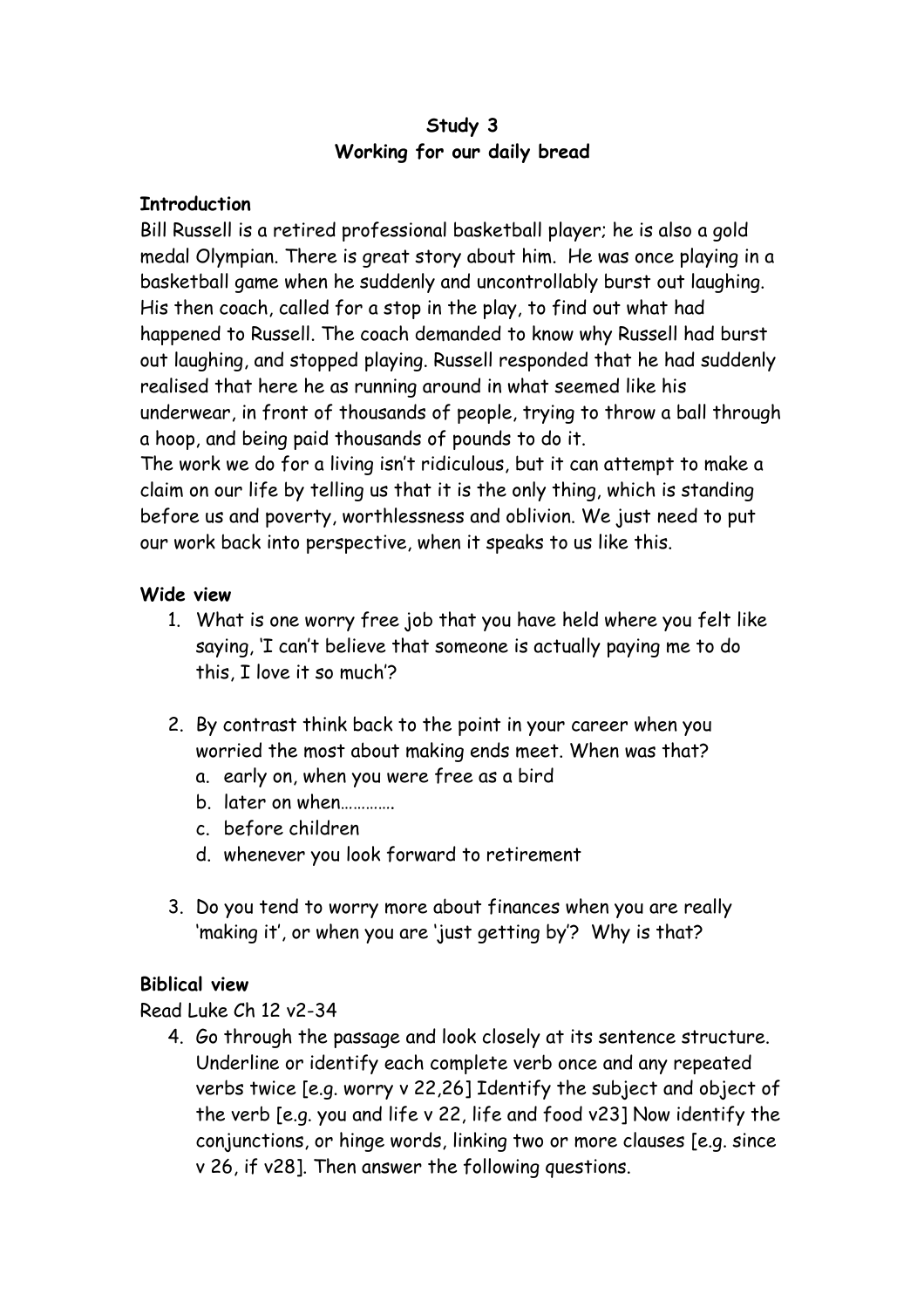- a. Which key verb and nouns do you see repeated here?
- b. What would you say is the main, or dominant, or often repeated subject of the sermon?
- c. What is Jesus saying about that subject?
- d. among the many positive declarations of Jesus here, which one do you regard as the main central thrust of the passage?
- 5. The way that God feeds the birds and clothes the lilies is the way he wants to care for us [v 24, 27-28]. How might that analogy of the birds and the lilies apply to the Christian believer?
- 6. Farmers probably have the best advantage of seeing how God provides for their daily needs. Can you think of other careers that are analogous to seed- planting farmers?
- 7. If God is taking the primary responsibility to feed and clothe you and your family, then what is your responsibility?

- 8. Our most carefree days were likely to be those when parents were paying all the bills. Now our heavenly father wants to be that kind of daily provider for us. What do you find the most difficult about trusting God for daily bread, or heeding the words of Jesus' do not worry' and ' do not be afraid'?
- 9. How can we reduce the amount of worrying we do?
- 10. What' purse' or 'treasure' [v 33,34] rivals God and his kingdom for first place in our lives?
- 11. If God is low on the list of your priorities, what things have supplanted him? [consider. Affections, relationships, hobbies, recreational pursuits, home, business interests, weekly appointments, and emotional investments] be specific
- 12. Jesus encourages us to place our hope and emotional investments in kingdom priorities, which will last for eternity. What then are some of those kingdom values, which you are investing in, which will outlive you?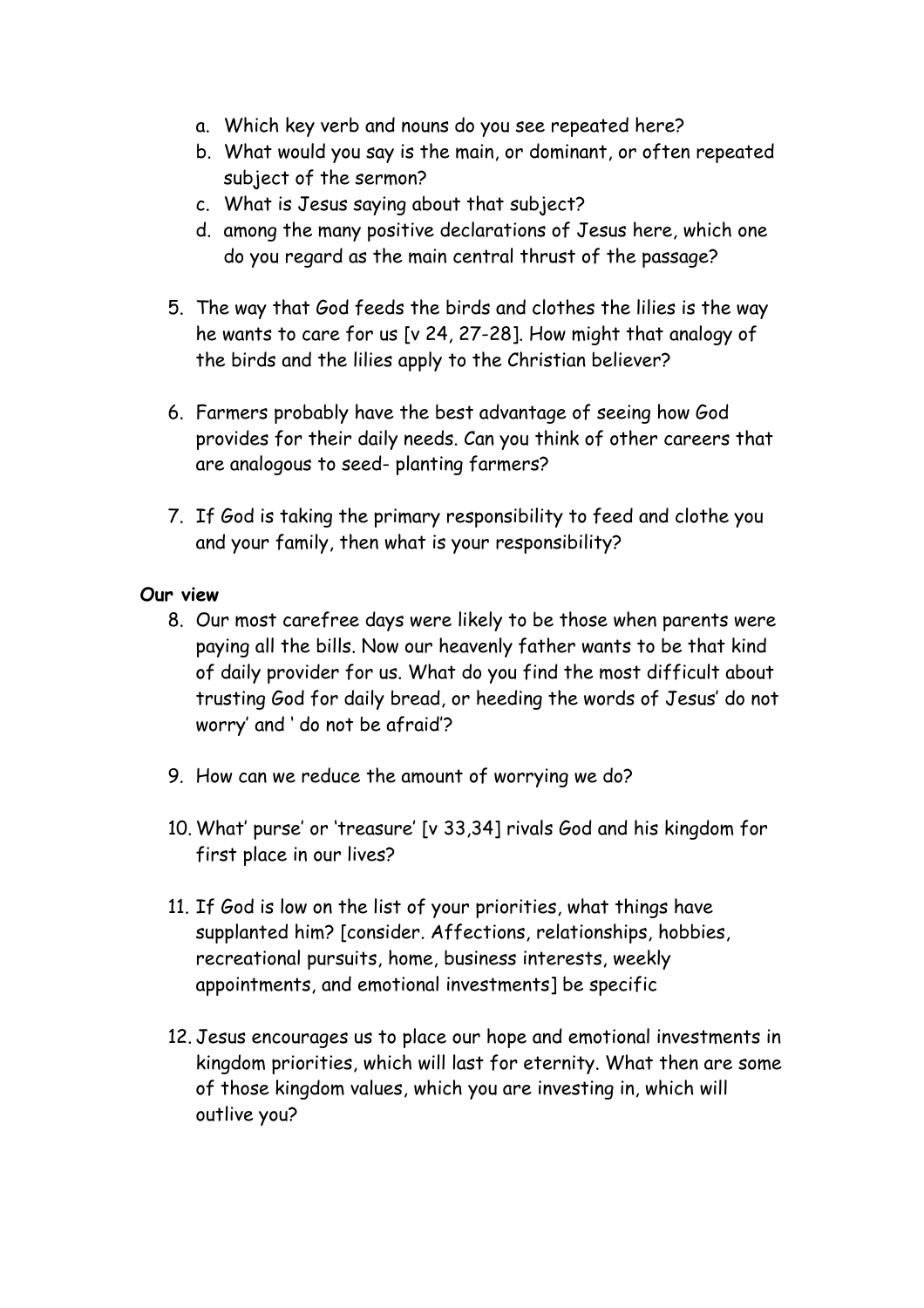#### **Study 4 Vocation verses Occupation**

### **Introduction**

John Wanamaker was a 20th Century American businessman, he was also active in politics, civic society, and he was a Christian. He was at one time the Postmaster general for the Unites States. He was also involved in running the Sunday school programme for his local church. He was once asked how he found the time the time to run the Post Office and a Sunday school. He answered ' The Sunday School and the Staff is my business. All the other things are just things. Forty-five years ago I decided that God's promise was sure. 'Seek first the kingdom of God, and his righteousness and all theses things shall be added unto you.' He is an example of how it means to get our ambitions in the right order, [primary and secondary] and understand the difference between a vocation and an occupation.

### **Wide view**

- 1. What are some of the different jobs or occupations you have had?
- 2. Describe the process involved in the decision to enter the general field of work you are in now, or the particular job you have now?
- 3. If you are not in the field of work where you think God has gifted you, what do you think that field is?

## **Biblical view**

Read 1 Corinthians Ch 7 v 17-24

- 4. In this reading what situation or calling [v 17,20,24] was Paul alluding to?
- 5. In what sense is the word ' slave' used in verses 21-22?
- 6. In what sense is the word 'slave' used in verses 22-23?
- 7. Who then is a 'slave' today?
- 8. In either sense of the word, do you consider yourself a slave?
- 9. What reasons does Paul cite for believers not leaving the economic, social or religious station in life to which they were first called?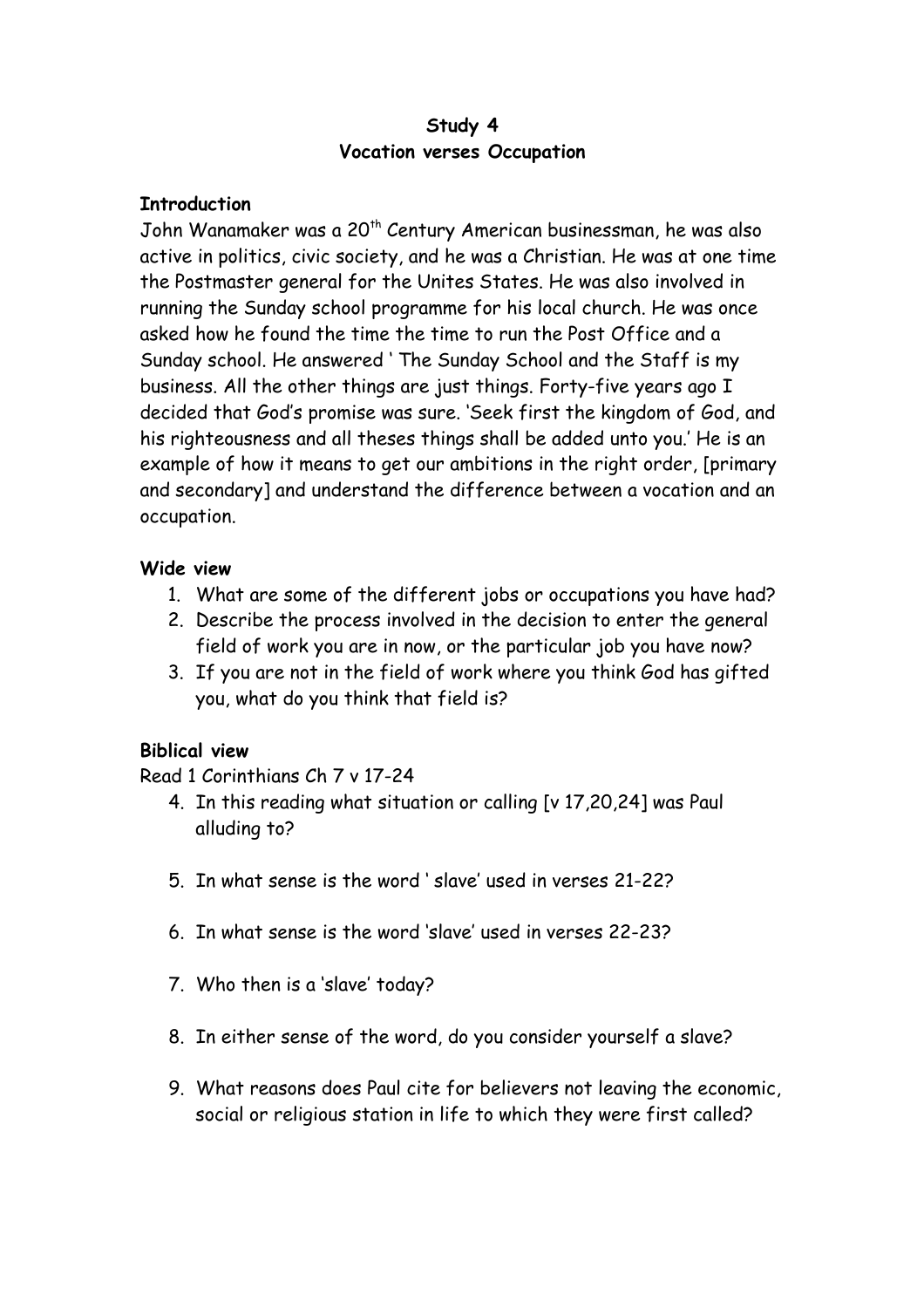10. Is this an absolute ruling [v 17] or does Paul allow for exceptions that provide for upwards mobility [v 21]? Please explain your thinking.

- 11. If you were to stay put in the situation in which you now find yourself, what would this mean for you?
- 12. The word vocation should refer to a Christians calling to be God's people, his servants/ priests in the world. We need the additional word occupation to refer to work. So it is possible for a Christian to have many occupations, but just one vocation. How are you doing at making the distinction between these parts of your life?
- 13. How else might you show your Lord that you embrace the primacy of vocation over occupation?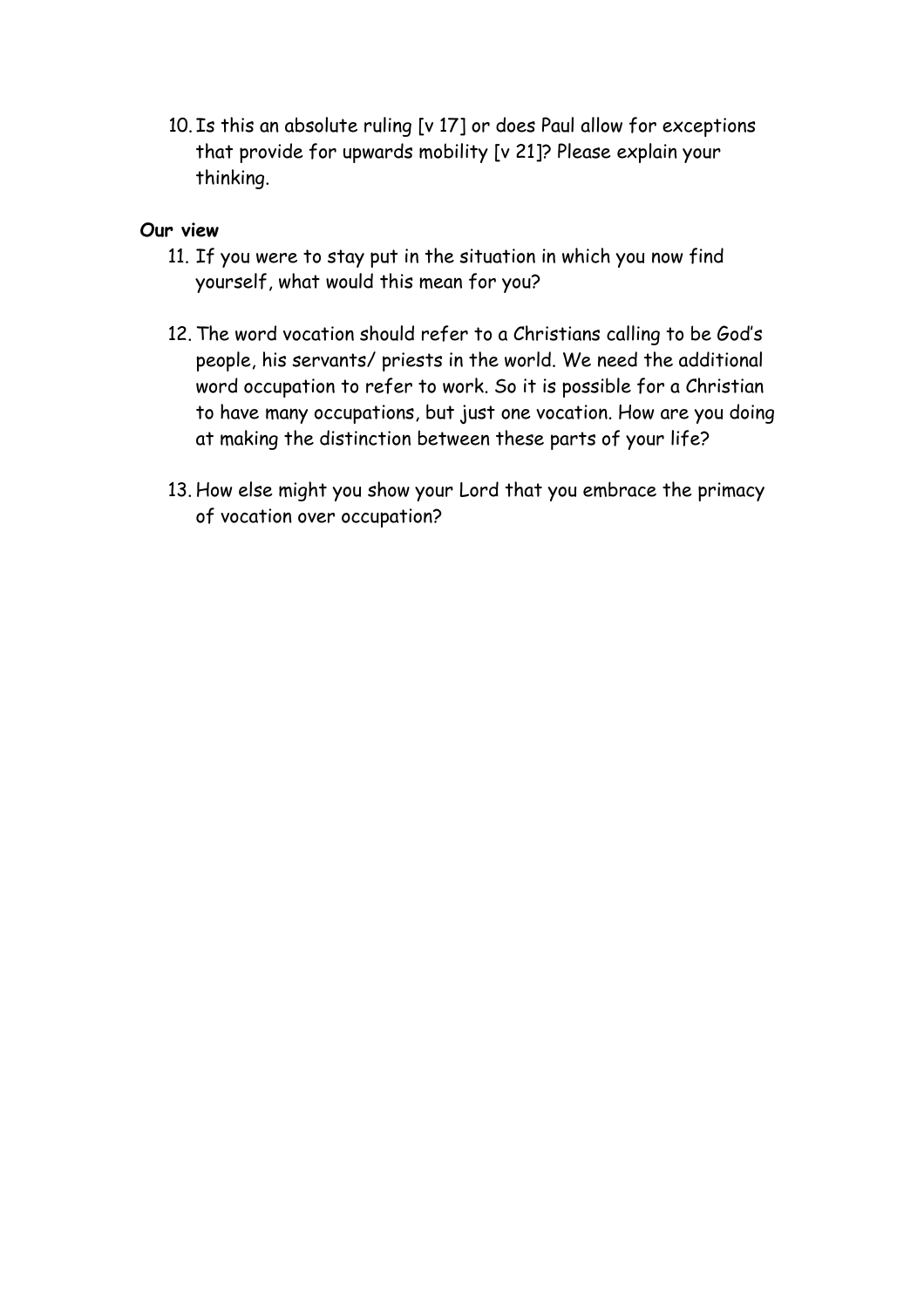## **Study 5 Putting faith into work**

#### **Introduction**

A man volunteered for a short placement with a Missionary Society to an African country. He had expertise in carpentry. When he arrived he was allocated to a remote medical missions hospital. His first e-mail back home was informative. He wrote about how on his first day he realised that the three flushing toilets were not adequate for the over 1,000 patients and relatives who came to the hospital. So he decided to build, and install more toilet blocks. He then realised that the 3 existing toilet pits were also inadequate, and that the mechanism for pumping the human waste away constantly overloaded and therefore shut down. He modernised the machinery and built a new block of toilets. He spoke of the joy and the satisfaction he found in doing all this work, and realised just how great a difference he was making to the running of the hospital. He finished by thanking God for the privilege of doing the thing God wants him to do at this time in his life. He wrote' this is what it means to be truly successful'

### **Wide view**

- 1. If Christians were suddenly barred from their line of work, would there be enough evidence on you that you would lose your present job?
- 2. Why or why not?
- 3. What difference, if any, has it made to others, the company, colleagues, customers, now that you are not what you once were, but are becoming what God wants you to be?

#### **Biblical view**

Read 1 Peter Ch 1 v 13-25

- 4. How does Peter want his readers to prepare their minds for action? [What does he want people to 'be' and 'do']
- 5. What incentives or reasons does Peter provide for putting your faith into action?
- 6. According to these verses, what is meant by ' calling' [see also 1 Peter 2 v9]?
- 7. By this definition when were you called- and to what [or whom]?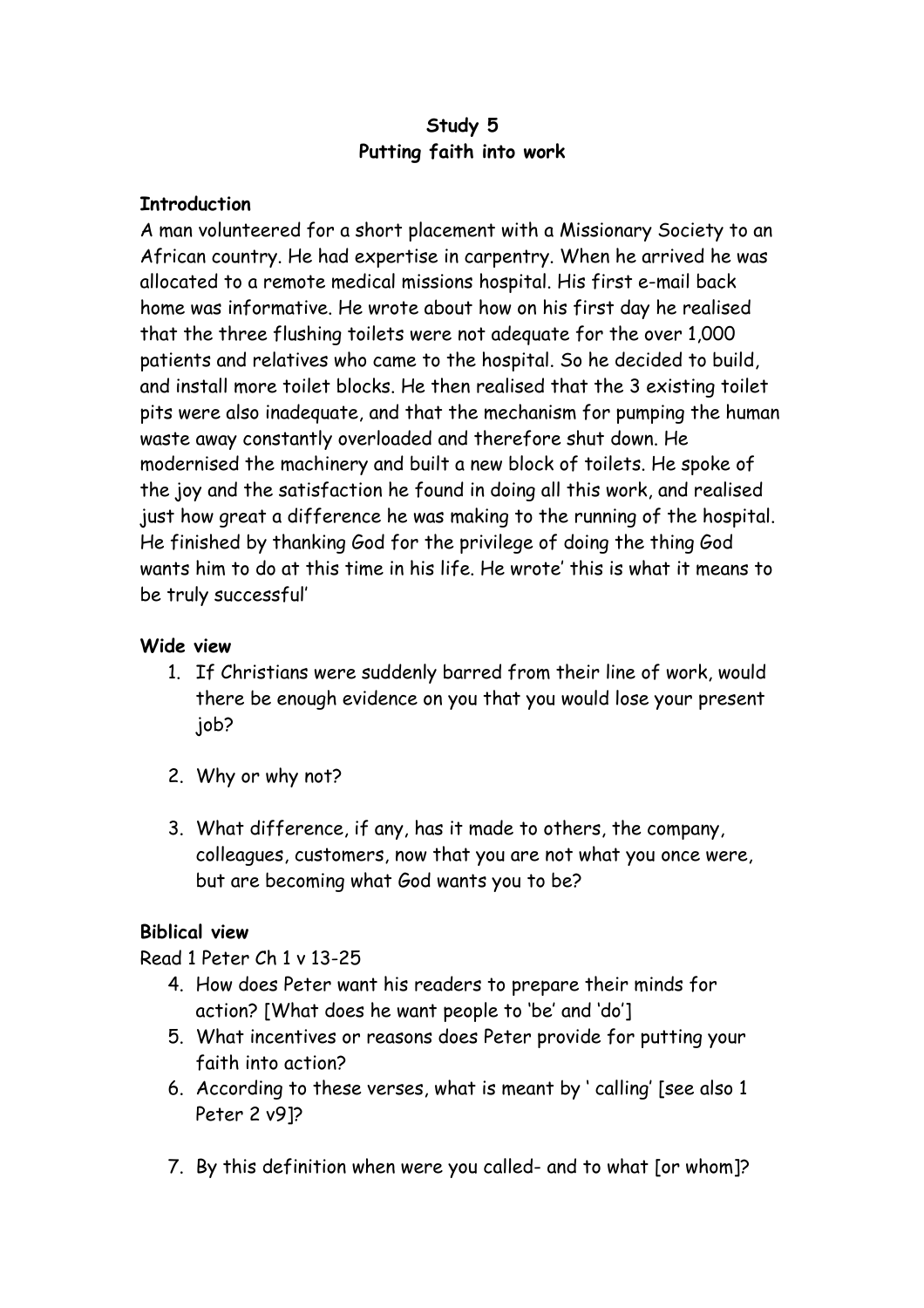- 8. By what standard does God judge our work?
- 9. How does God's perspective on work differ from how you generally think of yourself as a worker?
- 10. With what gifts and graces does God enable you to fulfil your calling and pass on God's standards?
- 11. If you can give an example of what it means to live in 'reverent fear' v 17 and 'obeying the truth' v 22?
- 12. How is this related to your calling v 15?

#### **Our View**

- 13. The fact that our occupation is but one of several callings, not to be confused with the ultimate calling to Christ. Does your vocation rule your occupation, or is it the other way around?
- 14. Knowing we are called first of all to please Jesus Christ, urges us to cultivate the secret of contentment in our occupation. When have you succeeded in doing this?
- 15. What other aspects of your work attitudes, work habits, or work product does this sense of calling bring to mind for you?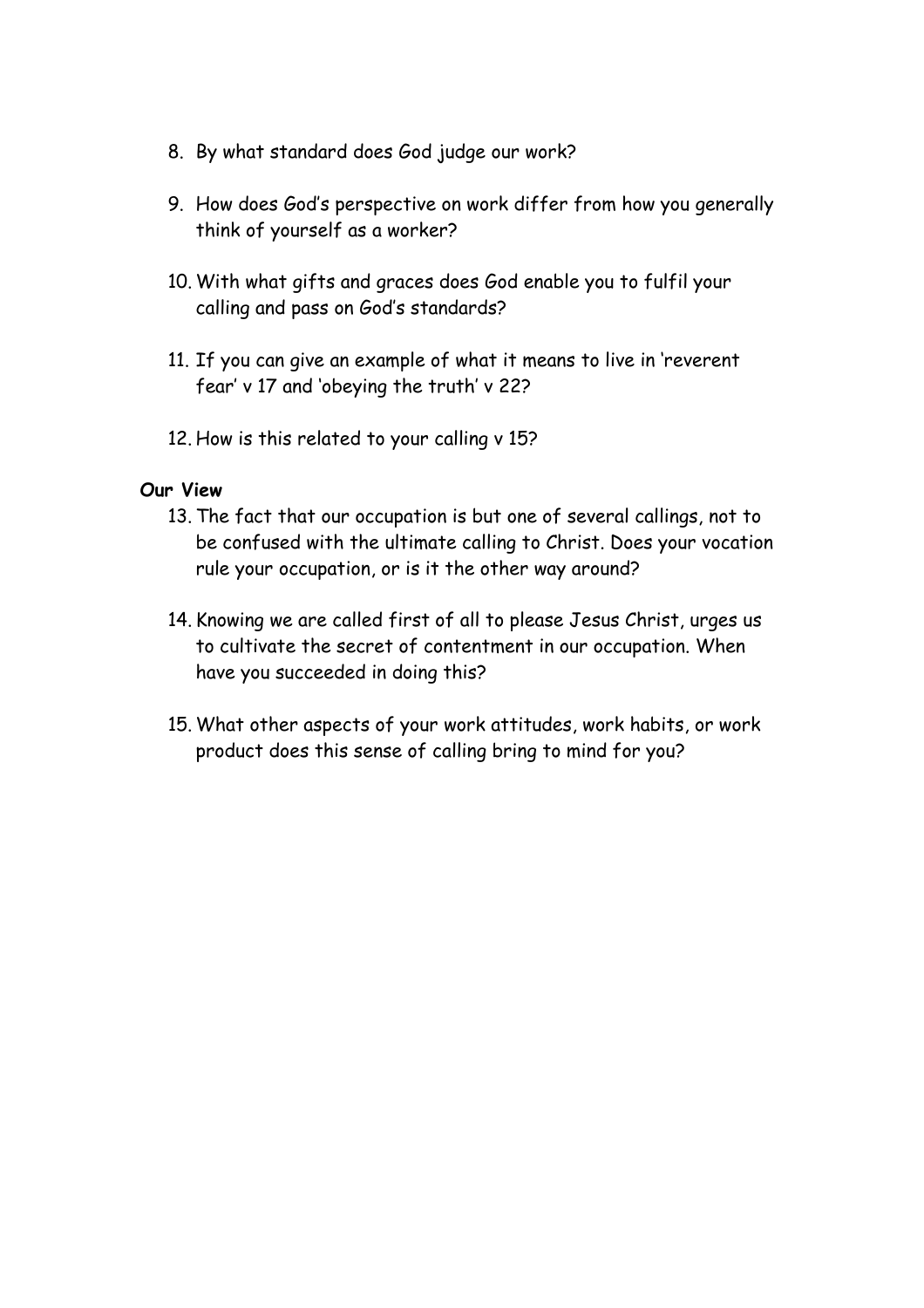#### **Study 6 One good reason for work**

### **Introduction**

An elderly Christian ladies memory was starting to slip, where before she had been able to accurately recall verses form the Bible, she was now finding it difficult. Little by little the verse she had used as a guide for the whole of her life began to fade. The verses were ' I know whom I have believed, and I am convinced that he is able to guard what I have entrusted to him for that day' 2 Timothy Ch. 1 v 12. Finally all she could recall of this verse was a one simple word, 'him'. So she would say over and over again' him, him, him'. She had nothing left in the Bible but that one words, but that one word was enough. For in the one word she had the whole of the Christian faith. It is all about a relationship with Jesus Christ. Union with Christ is the root of our Christian work ethic. It begins with a comprehensive change in the way we think about life.

### **Wide view**

- 1. What are some of the reasons that you go to work?
- 2. What value-laden slogan best characterises what you were taught about why you should go to work 'Hi, ho, hi ho it's off to work we go I owe I owe it's off to work I go Aim your sights high, the sky is the limit If it's worth doing at all, it's worth doing right Make your parents proud of you If at first you don't succeed, try, try again **Other**
- 3. What values about work do you think your family will pick up from you by observing your attitude towards your job?

## **Biblical view**

Read Colossians Ch 3 v 1-4 & 22-25

- 4. According to these verses what is to be the Christians motivation for work?
- 5. According to verses 2& 22, what should not be the Christians motivation for doing good work?